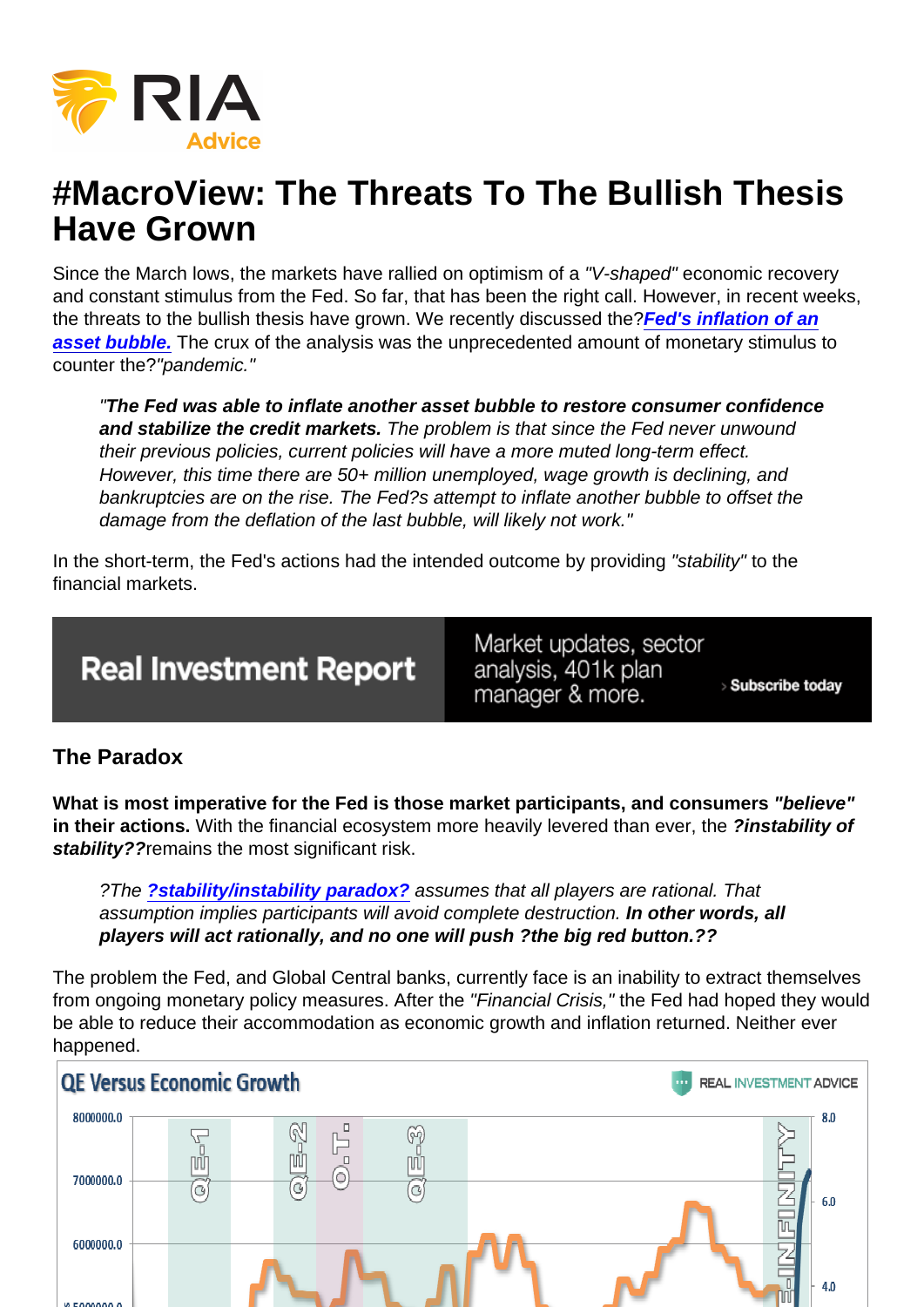# A Diminishing Rate Of Return

Instead, as each year passed, more monetary policy was required just to sustain economic growth. Whenever the Fed tightened policy, economic growth weakened, and financial markets declined. The table shows it takes increasingly larger amounts of QE to create an equivalent increase in asset prices.

As with everything, there is a "diminishing rate of return" on QE over time. Since QE requires more debt to be issued, the consequence is slower [economic growth over time.](https://realinvestmentadvice.com/macroview-is-the-debt-chasm-too-big-for-the-fed-to-fill/)

"The relevance of debt growth versus economic growth is all too evident. Debt issuance initially exploded during the Obama administration. It further accelerated under President Trump, and has taken ever-increasing amounts of debt to generate \$1 of economic growth."

In other words, without debt, there has been no organic economic growth. Importantly, after a decade of unprecedented monetary policy programs in U.S., the risks in the system have been expanded. It is now imperative that everyone continues to ?act rationally.? By not letting the system correct, letting weak companies fail, and allowing valuations to mean revert, the Fed has trapped itself. Such was a point we discussed previously: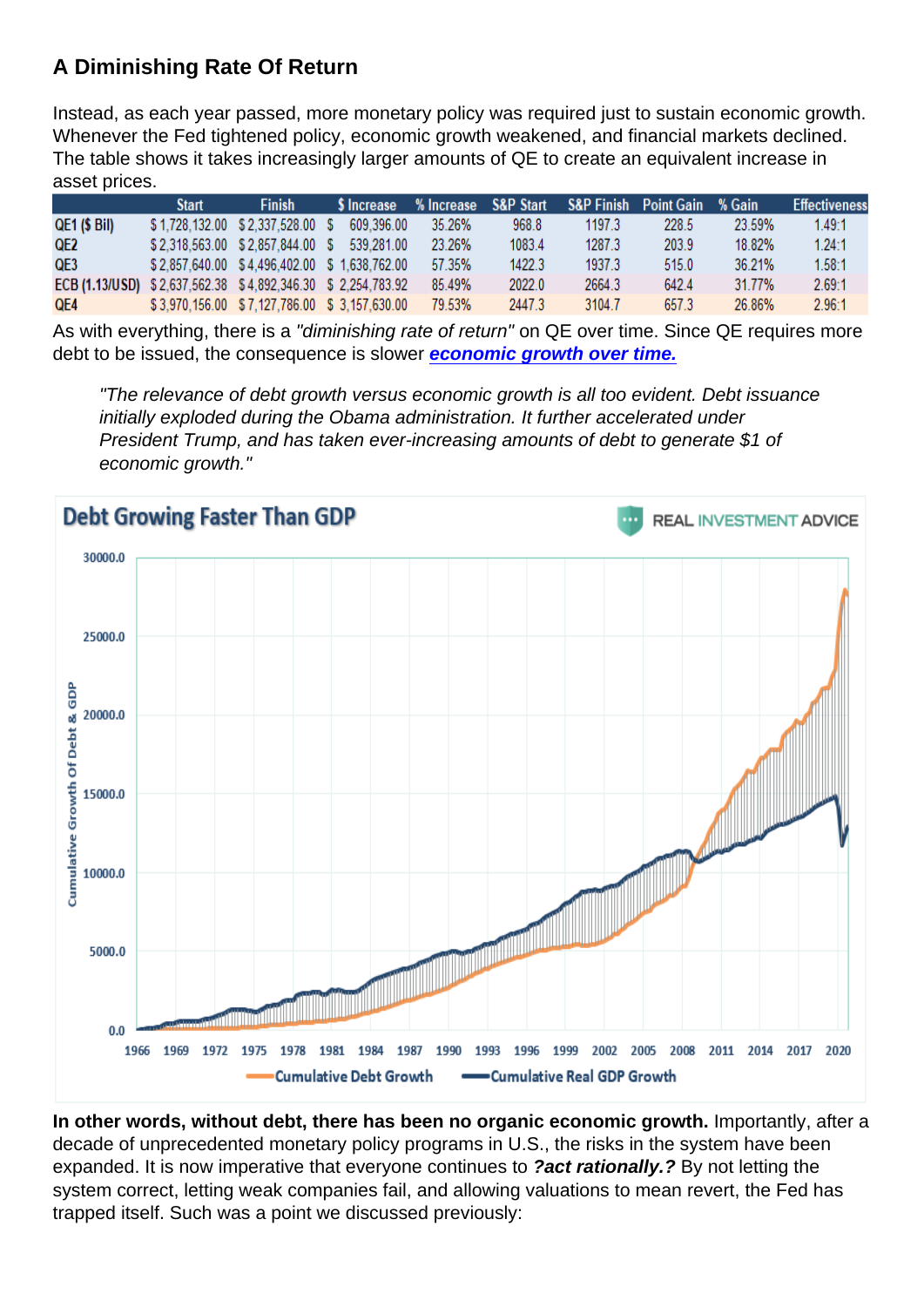"One way to view this problem is by looking at the Nasdaq 100 versus the S&P 500 index. That ratio is now at the highest level ever."

These levels of extremes rarely exist for extended periods. It currently seems as if "nothing can stop the bullish market."However, it is always an unexpected, exogenous event, which pops the bubble.?

# The Bear Case

My colleague Doug Kass recently penned an interesting post on this issue:

"In aggregate terms, COVID -19 will likely have a sustained impact on the domestic economy. Such will be seen in reduced production and profitability for several years and forever in some industries.At the core of my concerns:

- Important Industries Gutted: ?Several key labor-intensive industries, such as education, lodging, entertainment, restaurant, travel, retail, and non-residential real estate, all face an existential threat. For these industries, they simply cannot survive the conditions they face. For these gutted industries, we face, at best,?an 80% to 85% recovery in the years to come . In the case of some of these sectors like retail, Covid-19 only sped up what was already a secular decline.?
- A Negative Knock-On Effect : Tangential industries, like food and other services surrounding less utilized offices, malls, and other spaces, will also get hit. They, too, face?at best, an 80% recovery.
- Widening Income and Wealth Inequality : The combined unemployment impact will run deep and cause adverse economic ramifications and intensified social imbalances.
- A Battered Public Sector: ?With a lower revenue base, the Federal government and municipalities will cut services (and employment).
- Rising Tax Rates and Redistribution : To fund the revenue shortfall tax rates will steadily increase. Such will exacerbate the disruption described above, and create a less than virtuous cycle.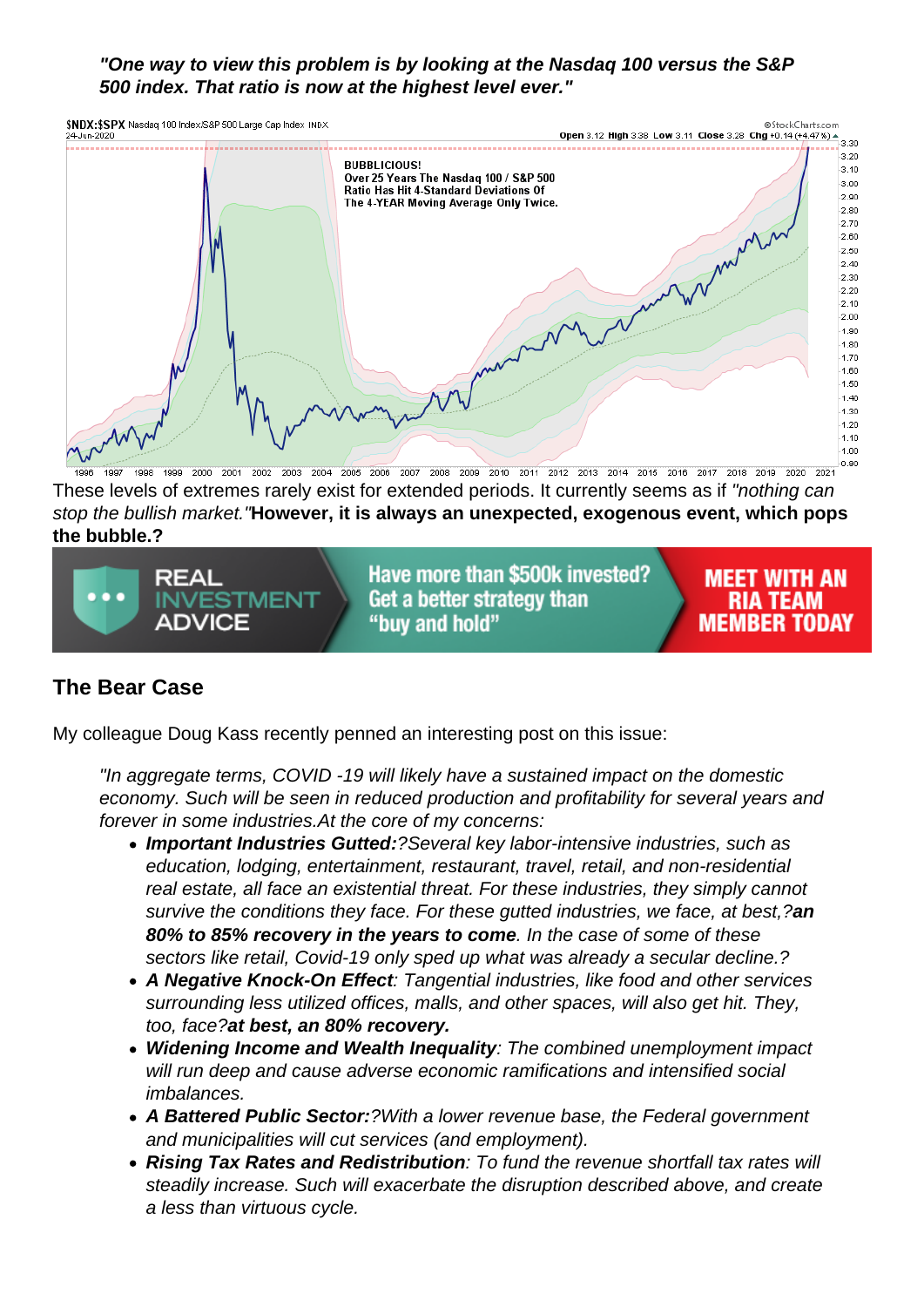## Negative Impact To Stocks

As Doug also notes, there are substantial impacts to companies individually, which will eventually manifest in lower asset prices.

- Weak Capital Spending : With a large output gap and higher debt loads (\$2.5 trillion of Federal Debt and \$16 trillion of non-financial debt), the outlook for capital spending is weak over the next several years.
- Higher Costs And Lower Profit Margins : The surviving companies in a postvirus world will face higher costs of doing business.?
- The Competitive Influence of Zombie Companies Exacerbate Lower Profitability: ?Corporations will face further pressure on profit margins from "zombie companies." These companies compete aggressively on cost, and take longer to die due to low interest rates and weak loan covenants.?
- Small Businesses Gutted : The greatest brunt from the pandemic is faced by small businesses that historically account for the largest job creators.
- The Specter of a Secular Erosion in Unemployment : Permanent job losses will be surprisingly large, ultimately killing consumption.?
- More Cautious Business Confidence and Spending: ? The surviving companies were ill-prepared operationally and financially, in early 2020 for the disruptive impact of COVID- 19. Such will force companies to maintain a "buffer" of additional capital (and cash) in the event of another unforeseen event or tragedy. In all likelihood, this will make for less ambitious capital spending and expansion plans relative to the past.?
- Financial Repression Holds Multiple Risks : A sustained period of low-interest rates, necessary (by some) to offset reduced economic growth, could backfire. Repressing interest rates runs the risk of a pension fund crisis, and intransigence on the part of businesses to expand and may impair the U.S. banking system.
- A Political Stasis : Political divisiveness and partisanship could intensify dimming the probability of effective, pro-growth fiscal policy necessary in a low growth economy.

# Overly Bullish

When reading through Doug's list, the immediate response from readers who have a "bullish bias," is "yeah...but what about the Fed?"In the short-term, the Fed's monetary interventions can certainly lift asset prices. As noted in the table above, the biggest?"bang for the buck"?is when asset markets are profoundly depressed, and negative sentiment is exceptionally high.Such is not the case currently with retail investors chasing momentum in the markets with reckless disregard of the underlying investment risk. The sharp rise in the Russell 2000 index, as noted by Sentiment Trader, supports this view:

"Below is the percentage of Russell 2000 firms that have negative operating earnings over the trailing-12 months. It just moved above 30%, the most in over a decade. Only twice before in 20 years have such a high proportion of these small companies lost money. Those two periods were in April 2002 and December 2009 through February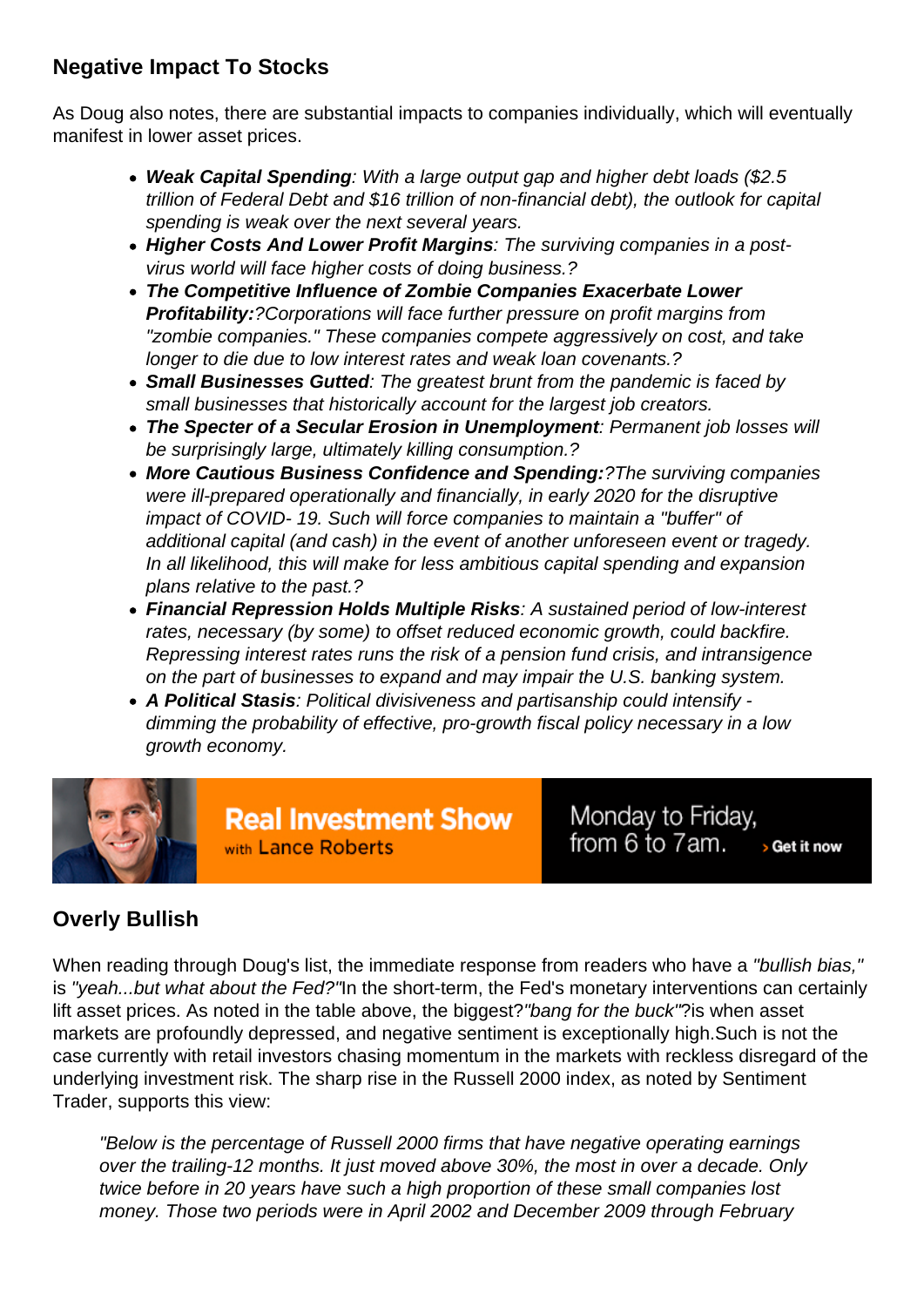2010."

Furthermore, you have a near-record number of small traders speculating on asset prices through the use of options.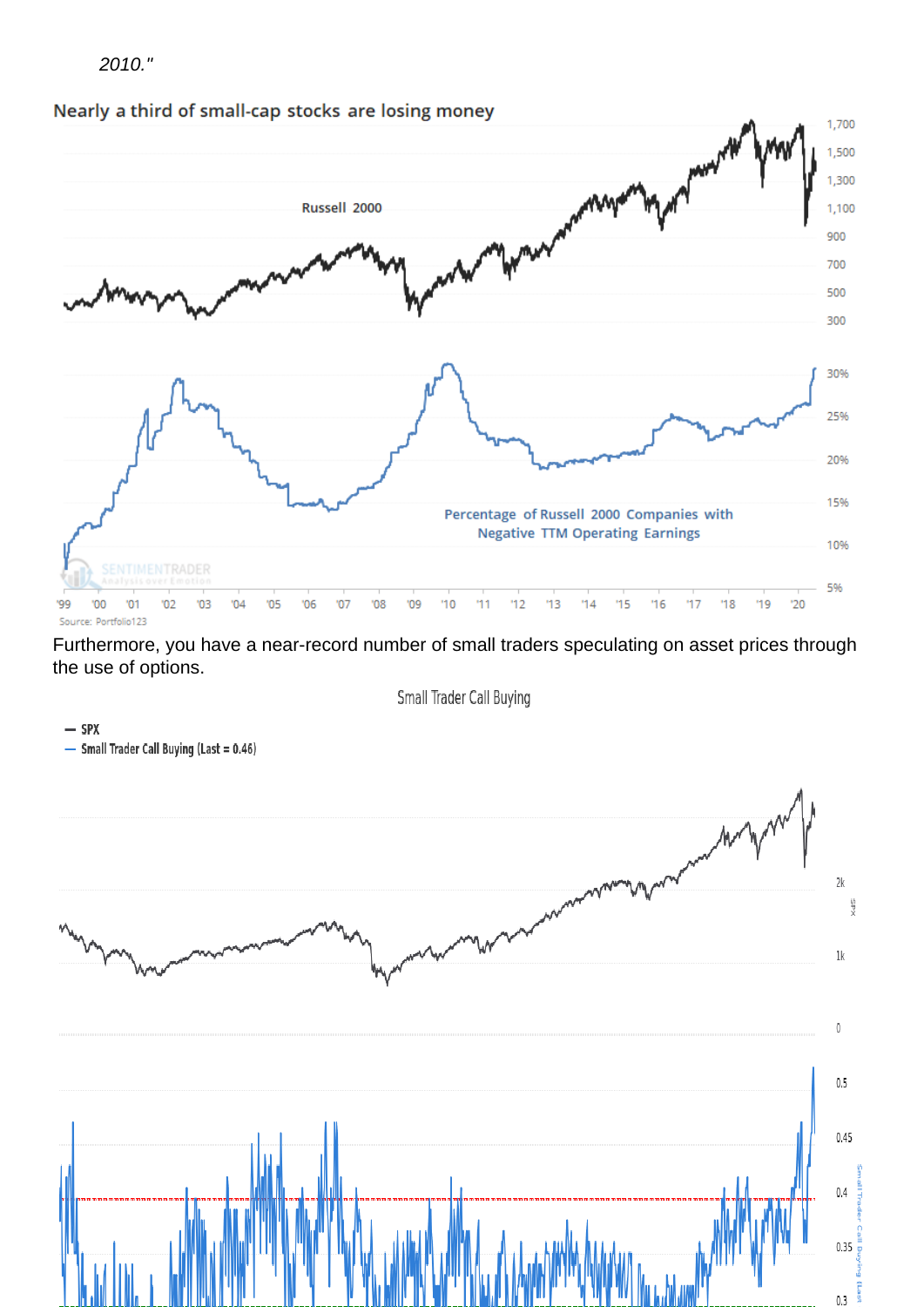As noted previously, investors are also using 24-month forward estimates to justify overpaying for assets.

But, by nearly any metric, stocks are extremely expensive. There is only so much "future growth" that can be pulled forward. Eventually, "the piper must be paid."?